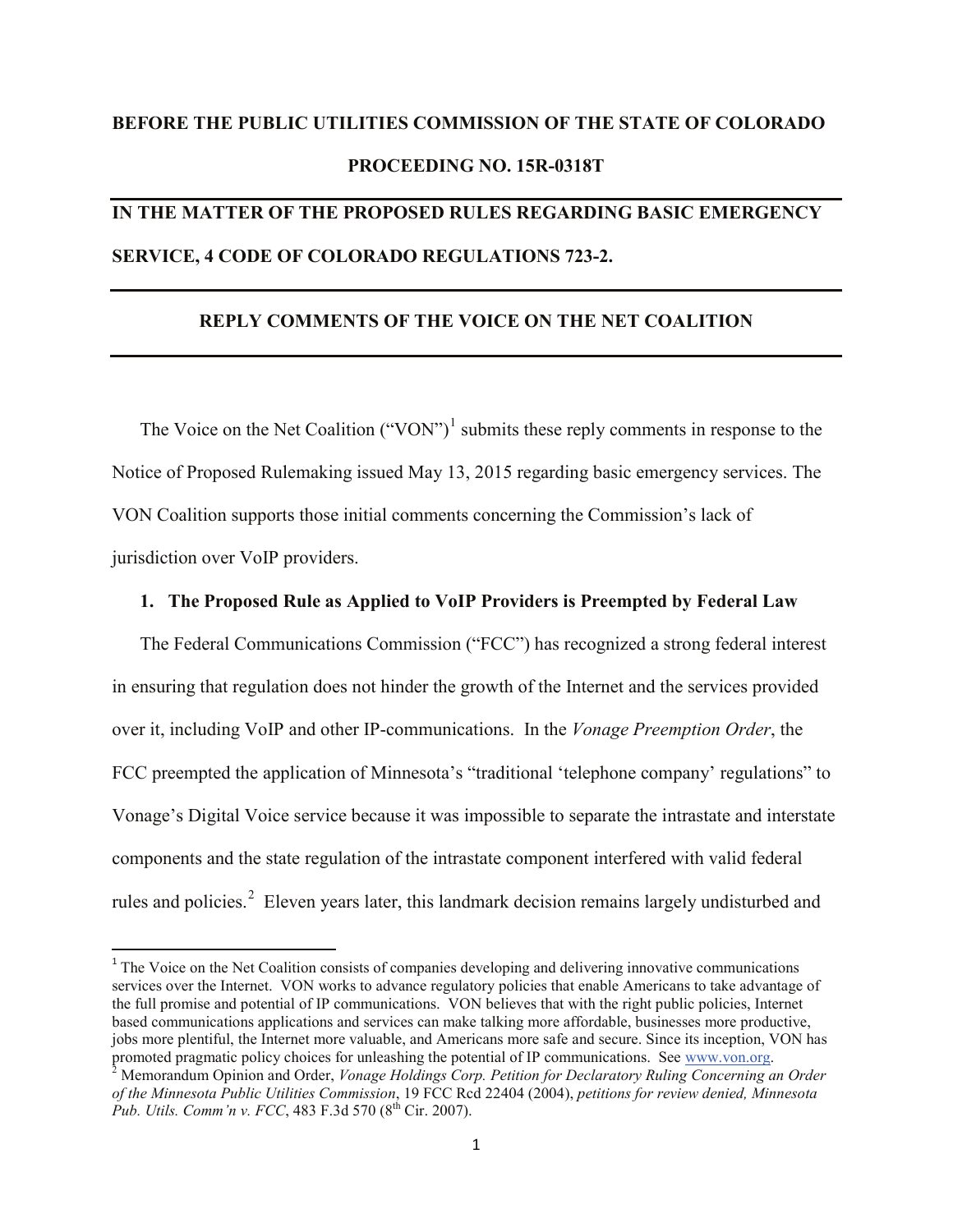has led to substantial growth in the adoption of VoIP and other IP services. As a result of the *Vonage Preemption Order*, the VON Coalition believes the Commission's broad proposal to regulate basic emergency services offered by VoIP providers will be preempted by federal law.<sup>[3](#page-1-0)</sup>

Moreover, the FCC in 2005 imposed 911 obligations on VoIP providers.<sup>[4](#page-1-1)</sup> The Commission in the proposed rules makes no attempt to explain why the FCC rules are inadequate to protect the public safety in Colorado. Many VoIP providers rely on third parties, such as Intrado, TCS and Bandwidth to deliver 911 calls. These companies will be covered by any rules that are adopted by the Commission in this proceeding; providing further support that applying the rules to VoIP providers generally is unnecessary.<sup>[5](#page-1-2)</sup> VON is not aware of any other state attempting to impose similar emergency calling requirements on VoIP providers.

In addition to the broad preemption of state regulation of VoIP providers, several specific provisions are problematic. In particular, any certification requirements would impose barriers to entry for VoIP providers, which is inconsistent with federal law (and similar to the entry requirements imposed by the Minnesota PUC that could not withstand federal scrutiny). Today, no state requires VoIP providers to be certified before providing services.<sup>[6](#page-1-3)</sup>

The Commission is also attempting to impose outage reporting requirements that are duplicative and inconsistent with federal outage reporting requirements. The FCC's rules require notification of an outage within 30 minutes of discovery, an initial report within 72 hours, and a final report within 30 days, whereas the Commission's rules require notification within 30

<span id="page-1-0"></span><sup>&</sup>lt;sup>3</sup> Moreover, 47 U.S.C. § 615a-1(d) specifically provides that states may not exercise authority over VoIP 9-1-1 inconsistent with federal law or FCC requirements.<br><sup>4</sup> 47 U.S.C. §§ 9.1-9.5.

<span id="page-1-1"></span>

<span id="page-1-3"></span><span id="page-1-2"></span> $<sup>5</sup>$  The fact that third parties who will be covered by the rules carry most VoIP provider 911 calls also undermines the</sup> conclusion in the Staff Regulatory Analysis, filed August 12, 2015, that 9-1-1 calls made through new technologies other than traditional landline voice would not be as reliable, resulting in loss or injury to persons and <sup>6</sup> In fact, more than 30 states have passed laws restricting utility type regulation of VoIP and IP enabled services. VON notes that the Minnesota PUC recently found that Charter Fiberlink's fixed, interconnected VoIP service is subject to PUC authority though it is unclear how this Order may apply to providers of other VoIP services. *See* Order Finding Jurisdiction and Requiring Compliance Filing, Docket No. C-14-383 (issued July 28, 2015).